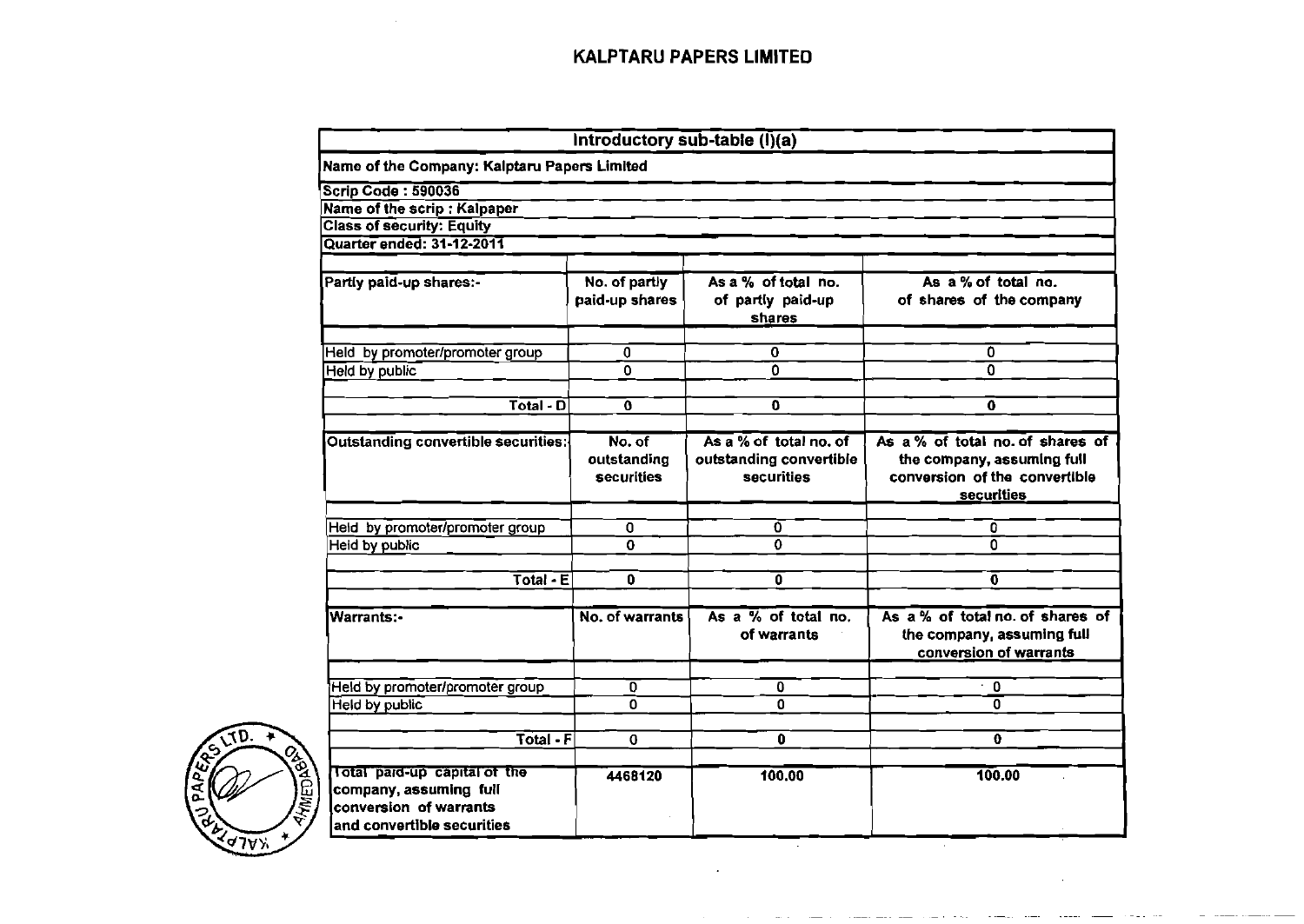$\sim 10^7$ 

 $\sim 10^{-1}$ 

**CALLADOR** 

Ωı

|                  |                                                                                    |                                  |                                                                                                                                                                                                                        | <b>Statement Showing Shareholding Pattern</b> |                                     |                                    |                            |                                                  |
|------------------|------------------------------------------------------------------------------------|----------------------------------|------------------------------------------------------------------------------------------------------------------------------------------------------------------------------------------------------------------------|-----------------------------------------------|-------------------------------------|------------------------------------|----------------------------|--------------------------------------------------|
|                  |                                                                                    |                                  |                                                                                                                                                                                                                        | Table $(I)(a)$                                |                                     |                                    |                            |                                                  |
| Category<br>code | Category of<br>Shareholder                                                         | Number of<br><b>Shareholders</b> | <b>Total</b><br>Number of<br><b>Shares Pledged or otherwise</b><br>Total shareholding as a<br>number<br>shares held in<br>percentage of total<br>encumbered<br>number of shares<br>dematerialized<br>of shares<br>form |                                               |                                     |                                    |                            |                                                  |
|                  |                                                                                    |                                  |                                                                                                                                                                                                                        |                                               | As a<br>percentage<br>$of(A+B)^{1}$ | As a<br>percentage<br>of $(A+B+C)$ | Number of<br>shares        | As a percentage                                  |
| (I)              | $\overline{\text{4D}}$                                                             | (III)                            | $\overline{\text{(IV)}}$                                                                                                                                                                                               | $\overline{V}$                                | $(\overline{VI})$                   | (VII)                              | $\overline{\text{(VIII)}}$ | $(IX) = (\overline{VIII})/(\overline{IV})$ * 100 |
| (A)              | <b>Shareholding of Promoter</b><br>and Promoter Group <sup>2</sup>                 |                                  |                                                                                                                                                                                                                        |                                               |                                     |                                    |                            |                                                  |
| $\mathbf{1}$     | Indian<br>Individuals/Hindu Undivided Family                                       |                                  | 1357958                                                                                                                                                                                                                | 1357958                                       | 30.39                               | 30.39                              | $\bf{0}$                   | 0.00                                             |
| (a)<br>(b)       | Central Government/ State<br>Government(s)                                         | $\mathbf{1}$<br>0                | $\Omega$                                                                                                                                                                                                               | $\mathbf{0}$                                  | 0.00                                | 0.00                               | $\mathbf{0}$               | 0.00                                             |
| (c)              | <b>Bodies Corporate</b>                                                            | 2                                | 1297350                                                                                                                                                                                                                | 1297350                                       | 29.04                               | 29.04                              | $\mathbf{0}$               | 0,00                                             |
| $\overline{d}$   | <b>Financial Institutions/Banks</b>                                                | 0                                | 0                                                                                                                                                                                                                      | 0                                             | 0.00                                | 0.00                               | $\bf{0}$                   | 0.00                                             |
| (e)              | Any Others(Specify)                                                                | $\overline{0}$                   | $\mathbf{0}$                                                                                                                                                                                                           | $\mathbf{0}$                                  | 0.00                                | 0.00                               | $\bf{0}$                   | 0.00                                             |
|                  | Sub Total( $A$ )(1)                                                                | 13                               | 2655308                                                                                                                                                                                                                | 2655308                                       | 59.43                               | 59.43                              | $\mathbf 0$                | 0.00                                             |
| $\mathbf{2}$     | Foreign                                                                            |                                  |                                                                                                                                                                                                                        |                                               |                                     |                                    |                            |                                                  |
| a                | Individuals (Non-Residents Individuals/<br>Foreign Individuals)                    | $\Omega$                         | $\mathbf{0}^{\mathsf{T}}$                                                                                                                                                                                              | $\mathbf{0}$                                  | 0.00                                | 0.00                               | $\mathbf{0}$               | 0.00                                             |
| b                | Bodies Corporate                                                                   | $\mathbf{0}$                     |                                                                                                                                                                                                                        | $\mathbf{0}$                                  | 0 <br>0.00                          | 0.00                               | $\bf{0}$                   | 0.00                                             |
| $\mathbf{c}$     | Institutions                                                                       |                                  | $\mathbf{0}$                                                                                                                                                                                                           | $\bf{0}$                                      | 0 <br>0.00                          | 0.00                               | $\bf{0}$                   | 0.00                                             |
| đ.               | Any Others(Specify)                                                                |                                  | $\mathbf{0}$                                                                                                                                                                                                           | $\bf{0}$                                      | 0 <br>0.00                          | 0.00                               | $\bf{0}$                   | 0.00                                             |
|                  |                                                                                    |                                  |                                                                                                                                                                                                                        | $\mathbf{0}$                                  | $\overline{\mathbf{0}}$<br>0.00     | 0.00                               | $\mathbf{0}$               | 0.00                                             |
|                  | Sub Total(A)(2)                                                                    |                                  | $\bf{0}$                                                                                                                                                                                                               | $\vert 0 \vert$                               | $\bf{0}$<br>0.00                    | 0.00                               | $\mathbf 0$                | 0.00                                             |
| <b>READERS</b>   | <b>Total Shareholding of Promoter</b><br>and Promoter Group<br>$(A)=(A)(1)+(A)(2)$ | 13                               | 2655308                                                                                                                                                                                                                | 2655308                                       | 59.43                               | 59.43                              | $\bf{0}$                   | 0.00                                             |
|                  |                                                                                    |                                  |                                                                                                                                                                                                                        |                                               |                                     |                                    |                            |                                                  |

 $\frac{1}{2}$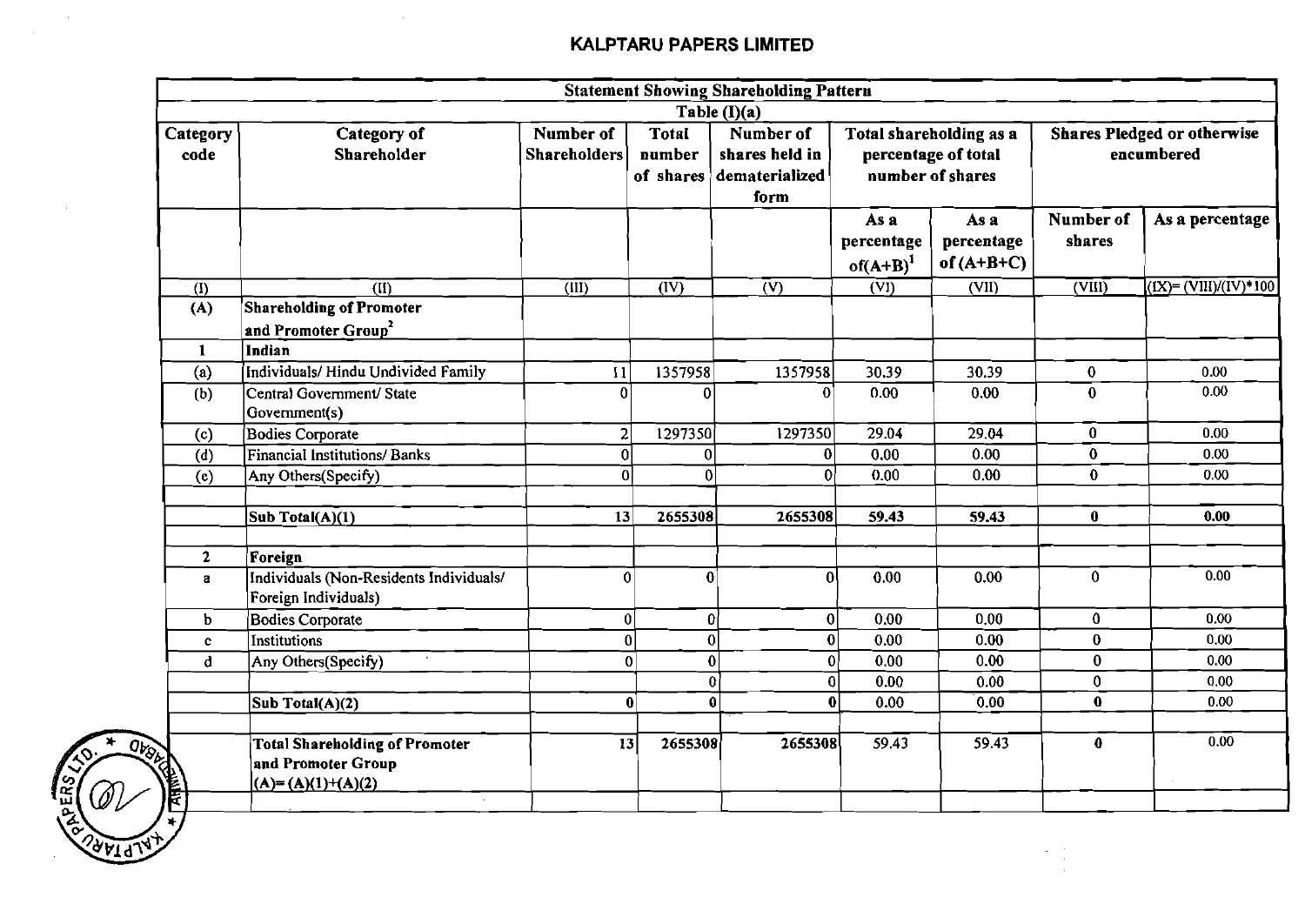$\mathcal{A}^{\mathcal{A}}$ 

 $\bar{z}$ 

|                                    |                                                                                       |                                  |                                     | <b>Statement Showing Shareholding Pattern</b>                         |                                     |                                                                    |                     |                                                  |
|------------------------------------|---------------------------------------------------------------------------------------|----------------------------------|-------------------------------------|-----------------------------------------------------------------------|-------------------------------------|--------------------------------------------------------------------|---------------------|--------------------------------------------------|
| Category<br>code                   | Category of<br>Shareholder                                                            | Number of<br><b>Shareholders</b> | <b>Total</b><br>number<br>of shares | Table (I)(a)<br>Number of<br>shares held in<br>dematerialized<br>form |                                     | Total shareholding as a<br>percentage of total<br>number of shares |                     | <b>Shares Pledged or otherwise</b><br>encumbered |
|                                    |                                                                                       |                                  |                                     |                                                                       | As a<br>percentage<br>$of(A+B)^{1}$ | As a<br>percentage<br>of $(A+B+C)$                                 | Number of<br>shares | As a percentage                                  |
| (I)                                | $\overline{(\text{II})}$                                                              | $\overline{(\text{III})}$        | $\overline{(\text{IV})}$            | (V)                                                                   | $\overline{\text{(VI)}}$            | (VII)                                                              | (VIII)              | $(IX) = (VIII)/(IV)^*100$                        |
| (B)                                | Public shareholding                                                                   |                                  |                                     |                                                                       |                                     |                                                                    | N.A.                | N.A.                                             |
| $\mathbf{1}$                       | <b>Institutions</b>                                                                   |                                  |                                     |                                                                       |                                     |                                                                    |                     |                                                  |
| (a)                                | Mutual Funds/ UTI                                                                     | $\bf{0}$                         | $\bf{0}$                            | 0                                                                     | 0.00                                | 0.00                                                               |                     |                                                  |
| (b)                                | Financial Institutions Banks                                                          | 0                                | 0                                   | $\bf{0}$                                                              | 0.00                                | 0.00                                                               |                     |                                                  |
| (c)                                | Central Government/ State Government(s)                                               | 0                                | $\overline{0}$                      | $\bf{0}$                                                              | 0.00                                | 0.00                                                               |                     |                                                  |
| (d)                                | Venture Capital Funds                                                                 | $\boldsymbol{0}$                 | $\boldsymbol{0}$                    | 0                                                                     | 0.00                                | 0.00                                                               |                     |                                                  |
| (e)                                | <b>Insurance Companies</b>                                                            | $\mathbf{0}$                     | 0                                   | 0                                                                     | 0.00                                | 0.00                                                               |                     |                                                  |
| $\overline{f}$                     | Foreign Institutional Investors                                                       | $\bf{0}$                         | $\bf{0}$                            | 0                                                                     | 0.00                                | 0.00                                                               |                     |                                                  |
| (g)                                | Foreign Venture Capital Investors                                                     | $\bf{0}$                         | $\mathbf{0}$                        | 0                                                                     | 0.00                                | 0.00                                                               |                     |                                                  |
| (h)                                | Any Other (specify)                                                                   | $\overline{\mathbf{0}}$          |                                     | $\overline{0}$<br> 0                                                  | 0.00                                | 0.00                                                               |                     |                                                  |
|                                    | Sub-Total (B)(1)                                                                      | $\bf{0}$                         |                                     | $\mathbf{0}$<br>0                                                     | 0.00                                | 0.00                                                               |                     |                                                  |
| B <sub>2</sub>                     | <b>Non-institutions</b>                                                               |                                  |                                     |                                                                       |                                     |                                                                    |                     |                                                  |
| (a)                                | <b>Bodies Corporate</b>                                                               | 72                               | 210510                              | 209610                                                                | 4.71                                | 4.71                                                               | N.A.                | N.A.                                             |
| (b)                                | Individuals                                                                           |                                  |                                     |                                                                       |                                     |                                                                    |                     |                                                  |
| 1                                  | i. Individual shareholders holding nominal<br>share capital upto Rs.1 lakh            | 2149                             | 945074                              | 810474                                                                | 21.15                               | 21.15                                                              |                     |                                                  |
| 11<br><b>GABAD</b>                 | ii. Individual shareholders holding nominal<br>share capital in excess of Rs. 1 lakh. | 21                               | 576026                              | 561726                                                                | 12.89                               | 12.89                                                              |                     |                                                  |
|                                    | Any Other (specify)                                                                   |                                  |                                     |                                                                       | 0.00                                | 0.00                                                               |                     |                                                  |
|                                    | <b>Clearing Member</b>                                                                | 11                               | 38022                               | 38022                                                                 | 0.85                                | 0.85                                                               |                     |                                                  |
| (Č-∤i                              | Non-Resident Indian                                                                   | 11                               | 43180                               | 43180                                                                 | 0.97                                | 0.97                                                               |                     |                                                  |
| $\overline{\mathbf{F}}$<br>্ৰ ৩স্ন | Sub-Total (B)(2)                                                                      | 2264                             | 1812812                             | 1663012                                                               | 40.57                               | 40.57                                                              |                     |                                                  |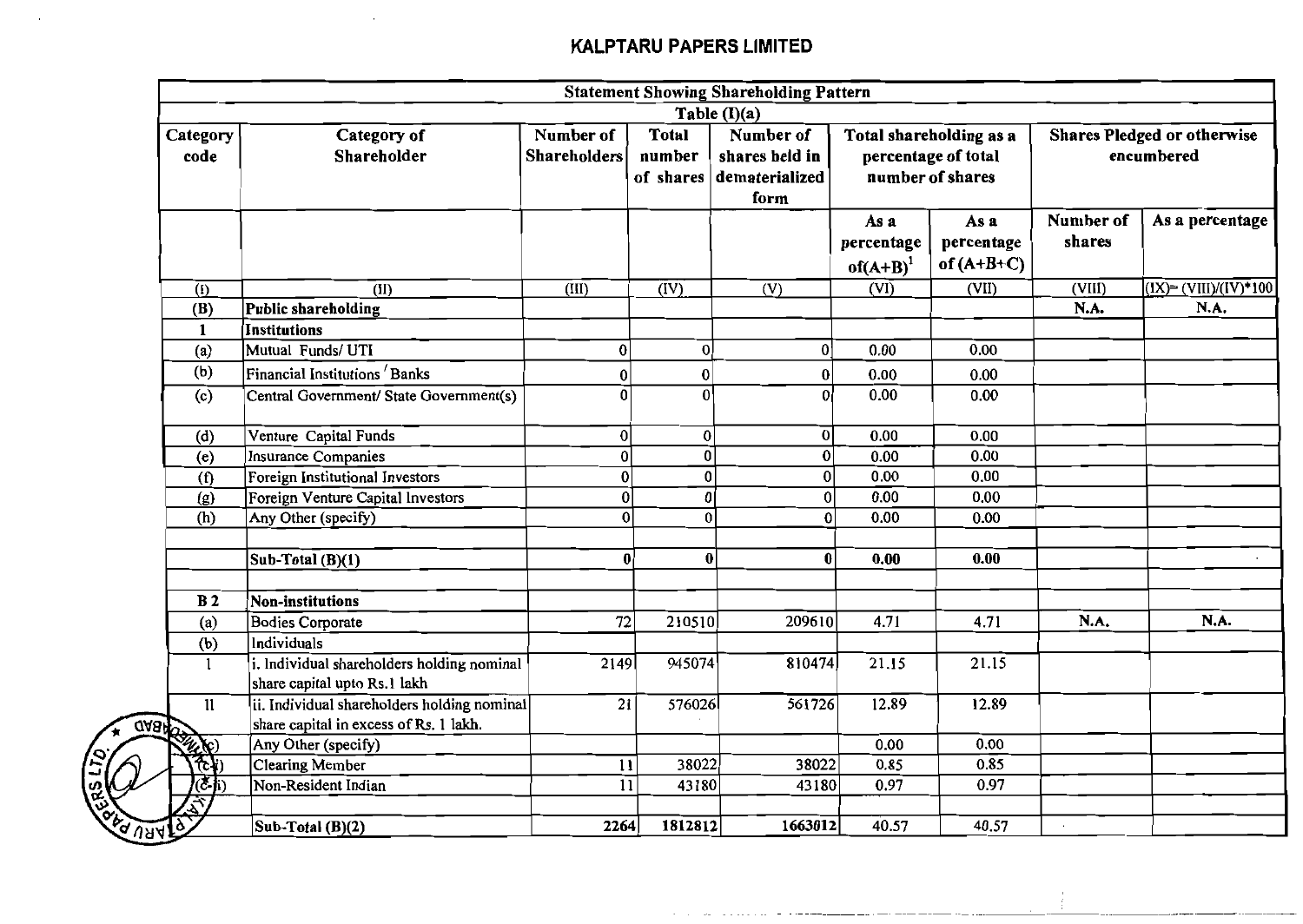|                  |                                                                                        |                           |                              | <b>Statement Showing Shareholding Pattern</b>         |                                                                    |                                    |                     |                                                  |
|------------------|----------------------------------------------------------------------------------------|---------------------------|------------------------------|-------------------------------------------------------|--------------------------------------------------------------------|------------------------------------|---------------------|--------------------------------------------------|
|                  |                                                                                        |                           |                              | Table $(I)(a)$                                        |                                                                    |                                    |                     |                                                  |
| Category<br>code | Category of<br>Shareholder                                                             | Number of<br>Shareholders | Total<br>number<br>of shares | Number of<br>shares held in<br>dematerialized<br>form | Total shareholding as a<br>percentage of total<br>number of shares |                                    |                     | <b>Shares Pledged or otherwise</b><br>encumbered |
|                  |                                                                                        |                           |                              |                                                       | As a<br>percentage<br>$of(A+B)^{1}$                                | As a<br>percentage<br>of $(A+B+C)$ | Number of<br>shares | As a percentage                                  |
| (I)              | (II)                                                                                   | (III)                     | (IV)                         | (V)                                                   | (VI)                                                               | (VII)                              | (VIII)              | (IX)= (VIII)/(IV)*100                            |
| (B)              | <b>Total Public Shareholding</b><br>$(B)=(B)(1)+(B)(2)$                                | 2264                      | 1812812                      | 1663012                                               | 40.57                                                              | 40.57                              |                     |                                                  |
|                  | TOTAL $(A)+(B)$                                                                        | 2277                      | 4468120                      | 4318320                                               | 100.00                                                             | 100.00                             |                     |                                                  |
| (C)              | Shares held by Custodians and against<br>which Depository Receipts have been<br>issued |                           |                              |                                                       |                                                                    |                                    |                     |                                                  |
|                  | Promoter and Promoter Group                                                            |                           | O                            |                                                       | 0                                                                  | 0.00                               | 0                   | 0.00                                             |
| $\mathbf{2}$     | Public                                                                                 |                           |                              |                                                       | 0                                                                  | 0.00                               | $\bf{0}$            | 0                                                |
|                  | Sub-Total (C)                                                                          |                           | 0l                           | A                                                     | $\bf{0}$                                                           | 0.00                               | 0                   | $\bf{0}$                                         |
|                  | GRAND TOTAL (A)+(B)+(C)                                                                | 2277                      | 4468120                      | 4318320                                               | 100.00                                                             | 100.00                             | $\bf{0}$            | 0.00                                             |



 $\mathcal{L}_{\mathbf{z}}$ 

 $\cdot$ 

 $\sim 10^7$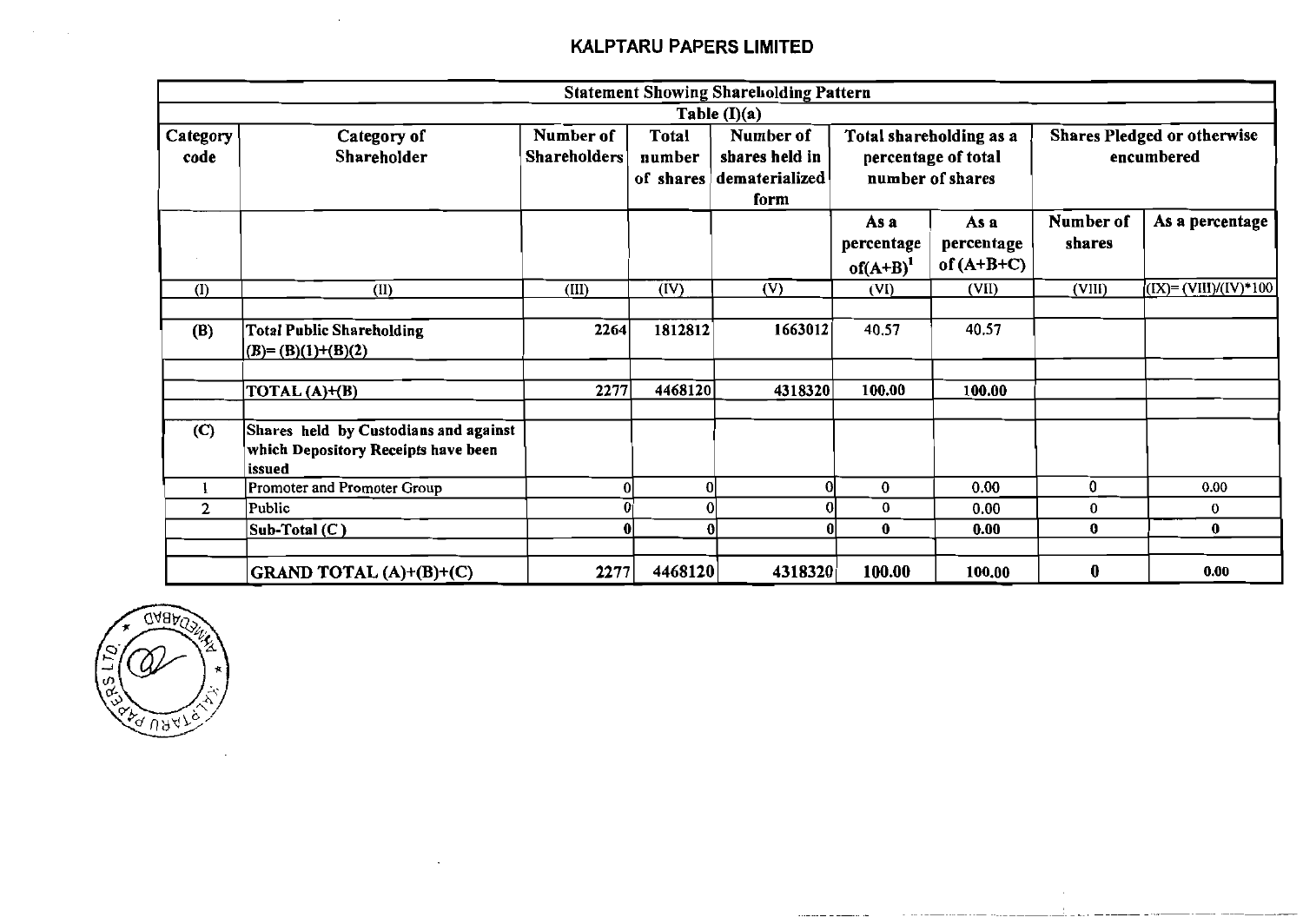#### (I)(b) Statement showing holding of securities (including shares, warrants, convertible securities) of persons belonging to the category "Promoter and Promoter Group"

| Sr.               | Name of the shareholder          |             | Details of Shares held |             | Encumbered shares (*) |                                                | Details of warrants |                           | Details of                   |              | <b>Total shares</b> |
|-------------------|----------------------------------|-------------|------------------------|-------------|-----------------------|------------------------------------------------|---------------------|---------------------------|------------------------------|--------------|---------------------|
| No.               |                                  |             |                        |             |                       |                                                |                     | convertible<br>securities |                              | (including   |                     |
|                   |                                  |             |                        |             |                       |                                                |                     |                           |                              |              | underlying shares   |
|                   |                                  | Number of   | As a % of              | No.         | As a                  | As a % of                                      | <b>Number</b>       | As a $%$                  | Number                       | As a $%$     |                     |
|                   |                                  | shares held | grand total            |             | percentage            | grand total                                    | of                  | total                     | 0ſ                           | total        | assuming full       |
|                   |                                  |             | $(A) + (B) + (C)$      |             |                       | $(A)+(B)+(C)$ warrants number<br>of sub-clause | held                | of                        | converti<br>ble              | number<br>of | conversion of       |
|                   |                                  |             |                        |             |                       | (I)(a)                                         |                     |                           | warrants securities converti |              | warrants and        |
|                   |                                  |             |                        |             |                       |                                                |                     | of the                    | held                         | ble          |                     |
|                   |                                  |             |                        |             |                       |                                                |                     | same                      |                              | securities   | convertible         |
|                   |                                  |             |                        |             |                       |                                                |                     | class                     |                              | of the       | securities) as a %  |
|                   |                                  |             |                        |             |                       |                                                |                     |                           |                              | same         | of diluted share    |
|                   |                                  |             |                        |             |                       |                                                |                     |                           |                              | class        | capital             |
| (1)               | (11)                             | (III)       | (IV)                   | $\omega$    | (VI)=(V)/(III)*100    | (VII)                                          | $($ VIII)           | (IX)                      | $\infty$                     | (XI)         | (XII)               |
|                   | N. N. PAPERS PVT. LTD.           | 750700      | 16.80                  | 0           | 0.00                  | 0.00                                           | 0                   | 0.00                      | $\bf{0}$                     | 0.00         | 0.00                |
| $\overline{2}$    | KALPTARU FINCAP LIMITED          | 546650      | 12.23                  | 0           | 0.00                  | 0.00                                           | 0                   | 0.00                      | $\mathbf{0}$                 | 0.00         | 0.00                |
|                   | <b>JAI KISHAN GUPTA</b>          | 420670      | 9.41                   | 0           | 0.00                  | 0.00                                           | $\bf{0}$            | 0.00                      | 0                            | 0.00         | 0.00                |
|                   | NAVEEN JAI KISHAN GUPTA          | 311820      | 6.98                   | 0           | 0.00                  | 0.00                                           | $\bf{0}$            | 0.00                      | 0                            | 0.00         | 0.00                |
|                   | <b>USHA GUPTA</b>                | 209920      | 4.70                   | $\bf{0}$    | 0.00                  | 0.00                                           | 0                   | 0.00                      | 0                            | 0.00         | 0.00                |
| 6                 | <b>SAVITA GUPTA</b>              | 138264      | 3.09                   | $\bf{0}$    | 0.00                  | 0.00                                           | 0                   | 0.00                      | 0                            | 0.00         | 0.00                |
|                   | RUBI GUPTA                       | 85100       | 1.90                   | 0           | 0.00                  |                                                | $\bf{0}$            | 0.00                      | 0                            | 0.00         | 0.00                |
|                   | JAI KISHAN GUPTA ARPIT GUPTA HUF |             | 1.72                   |             | 0.00                  | 0.00                                           | $\bf{0}$            | 0.00                      | 0                            | 0.00         | 0.00                |
|                   |                                  | 77050       |                        | 0           |                       | 0.00                                           |                     |                           | 0                            |              | 0.00                |
| 9.                | JAI KISHAN GUPTA NAVIN GUPTA HUF | 44850       | 1.00                   | $\mathbf 0$ | 0.00                  | 0.00                                           | 0                   | 0.00                      |                              | 0.00         | 0.00                |
| 10                | <b>ARPIT GUPTA</b>               | 29134       | 0.65                   | $\bf{0}$    | 0.00                  | 0.00                                           | $\pmb{0}$           | 0.00                      | $\bf{0}$                     | 0.00         |                     |
| 11                | <b>JAIKISHAN &amp; SONS HUF</b>  | 15600       | 0.35                   | $\bf{0}$    | 0.00                  | 0.00                                           | $\mathbf 0$         | 0.00                      | $\mathbf{0}$                 | 0.00         | 0.00                |
| $12 \overline{ }$ | NIMIT NAVEEN GUPTA               | 13000       | 0.29                   | $\bf{0}$    | 0.00                  | 0.00                                           | $\bf{0}$            | 0.00                      | $\bf{0}$                     | 0.00         | 0.00                |
| 13                | <b>NAVEEN GUPTA HUF</b>          | 12550       | 0.28                   | 0           | 0.00                  | 0.00                                           | 0                   | 0.00                      | 0                            | 0.00         | 0.00                |
| <b>TOTAL</b>      |                                  | 2655308     | 59.43                  | $\bf{0}$    | 0.00                  | 0.00                                           | $\mathbf 0$         | 0.00                      | 0                            | 0.00         | 0.00                |

 $\sim$  $\mathcal{L}_{\text{max}}$  . The contract of the contract of the contract of the contract of the contract of the contract of the contract of the contract of the contract of the contract of the contract of the contract of the contract

 $-\cdots$ 

The term "encumbrance" has the same meaning as assigned to it in regulation 28(3) of the SAST Regulations, 2011)

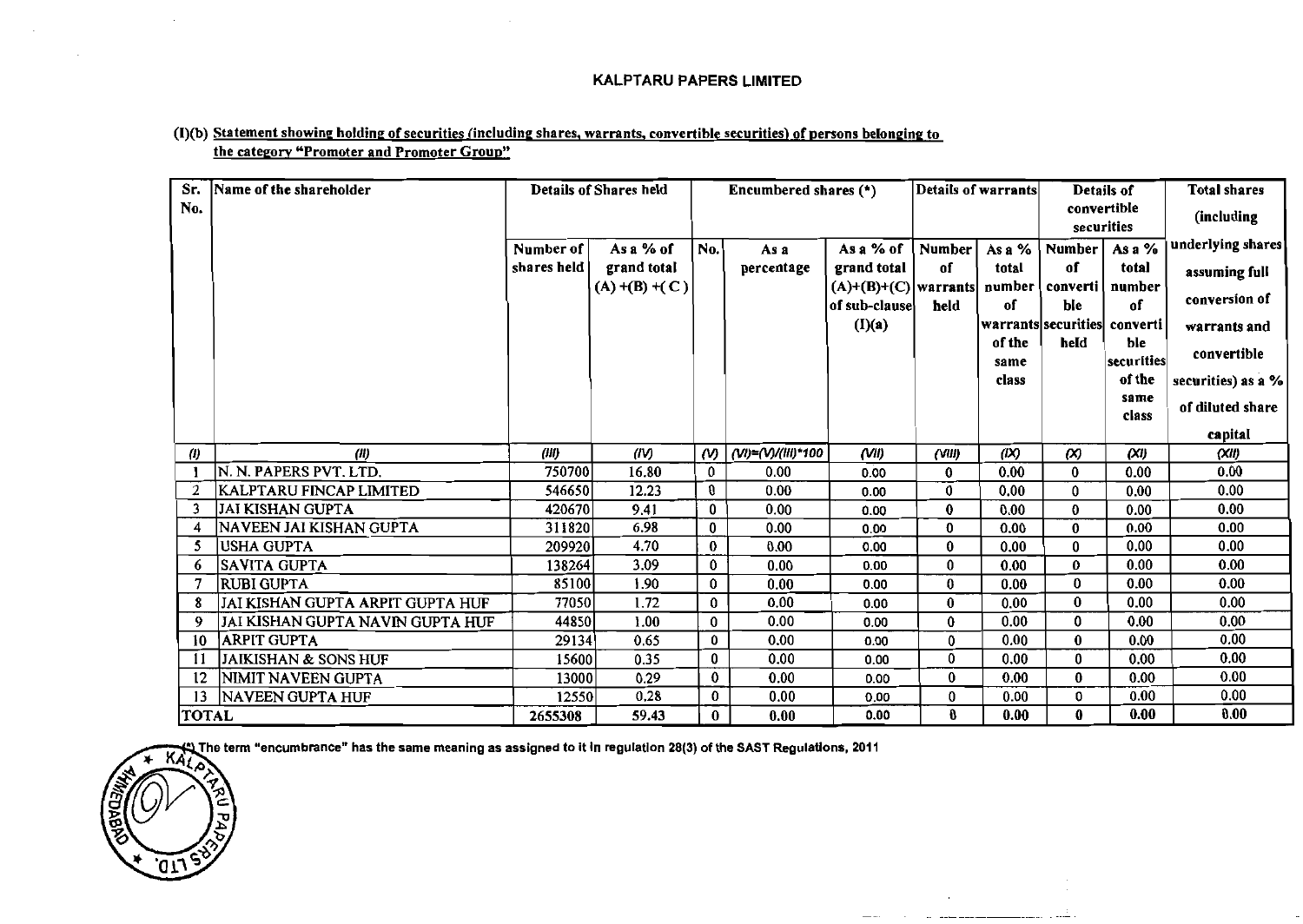# (I)(c)(i) Statement showing holding of securities (including shares, warrants, convertible securities) of persons belonging to the category "Public" and holding more than 1% of the total number of shares

| Sr.<br>No.     | Name of the shareholder | Number<br>of shares<br>held | Shares as a<br>percentage of total<br>number of shares<br>{i.e., Grand Total<br>$(A)+(B)+(C)$<br>indicated in<br>Statement at para<br>$(I)(a)$ above} | Number<br> of<br>held | Details of warrants<br>Asa%<br>total<br>warrants number of convertibl number of<br>warrants<br>lof<br>the same<br>class | Number<br> of<br>e<br>securities<br> held | Details of convertible<br>securities<br>% w.r.t<br>total<br>convertible<br>securities<br> of<br>the same<br>class | <b>Total shares</b><br>(including)<br>underlying<br>shares<br>assuming full<br>conversion of<br>warrants and<br>convertible<br>securities)<br>as a % of diluted<br>share<br>capital |
|----------------|-------------------------|-----------------------------|-------------------------------------------------------------------------------------------------------------------------------------------------------|-----------------------|-------------------------------------------------------------------------------------------------------------------------|-------------------------------------------|-------------------------------------------------------------------------------------------------------------------|-------------------------------------------------------------------------------------------------------------------------------------------------------------------------------------|
|                | <b>AJAY GOENKA</b>      | 67122                       | 1.50                                                                                                                                                  | 0                     | 0.00                                                                                                                    | $\bf{0}$                                  | 0.00                                                                                                              | 0.00                                                                                                                                                                                |
| $\overline{2}$ | KALPEN R SHAH HUF       | 63503                       | 1.42                                                                                                                                                  | $\bf{0}$              | 0.00                                                                                                                    | $\bf{0}$                                  | 0.00                                                                                                              | 0.00                                                                                                                                                                                |
| 3              | HEMANG OMPRAKASH MEHTA  | 58000                       | 1.30                                                                                                                                                  | 0                     | 0.00                                                                                                                    | $\bf{0}$                                  | 0.00                                                                                                              | 0.00                                                                                                                                                                                |
| 4              | PAWAN GUPTA             | 46000                       | 1.03                                                                                                                                                  | $\bf{0}$              | 0.00                                                                                                                    | $\bf{0}$                                  | 0.00                                                                                                              | 0.00                                                                                                                                                                                |
| <b>TOTAL</b>   |                         | 234625                      | 5.25                                                                                                                                                  | $\bf{0}$              | 0.00                                                                                                                    | $\bf{0}$                                  | 0.00                                                                                                              | 0.00                                                                                                                                                                                |

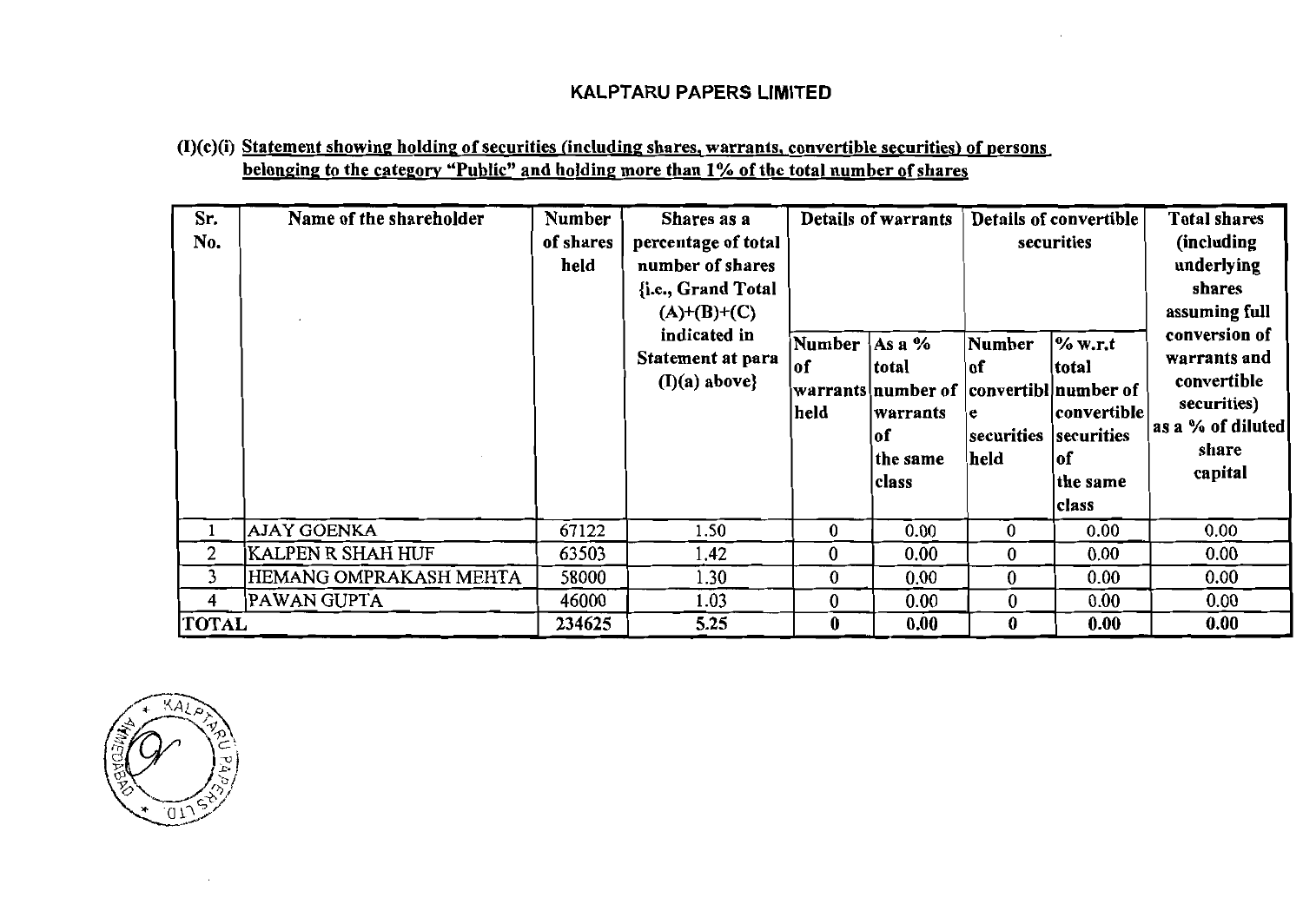# (I)(c)(ii) Statement showing holding of securities (including shares, warrants, convertible securities) of persons (together with PAC) belonging to the category "Public" and holding more than 5% of the total number of shares of the company

| Sr.<br>No.   | Name(s) of the<br>shareholder(s) and<br>the Persons Acting in<br>Concert (PAC) with<br>them | <b>Number</b><br>of shares | Shares as a<br>percentage of<br>total number of<br>shares<br>{i.e., Grand Total<br>$(A)+(B)+(C)$ indicated<br>in<br>Statement at para<br>(I)(a)<br>above} | Number<br>of<br>warrants | <b>Details of warrants</b><br>As a % total Number of<br>number of<br>warrants of<br>the<br>same class | convertible<br>securities<br>held | Details of convertible<br>securities<br>$%$ w.r.t<br>total<br>number of<br>convertible<br>securities<br>of the same<br>class | <b>Total shares</b><br>(including<br>underlying<br>shares<br>assuming full<br>conversion of<br>warrants and<br>convertible<br>securities) as a<br>% of diluted<br>share capital |
|--------------|---------------------------------------------------------------------------------------------|----------------------------|-----------------------------------------------------------------------------------------------------------------------------------------------------------|--------------------------|-------------------------------------------------------------------------------------------------------|-----------------------------------|------------------------------------------------------------------------------------------------------------------------------|---------------------------------------------------------------------------------------------------------------------------------------------------------------------------------|
|              | Nil                                                                                         | 0                          | 0.00                                                                                                                                                      | 0                        | 0.00                                                                                                  | $\bf{0}$                          | 0.00                                                                                                                         | 0.00                                                                                                                                                                            |
| <b>TOTAL</b> |                                                                                             | 0                          | 0.00                                                                                                                                                      | 0                        | 0.00                                                                                                  | 0                                 | 0.00                                                                                                                         | 0.00                                                                                                                                                                            |

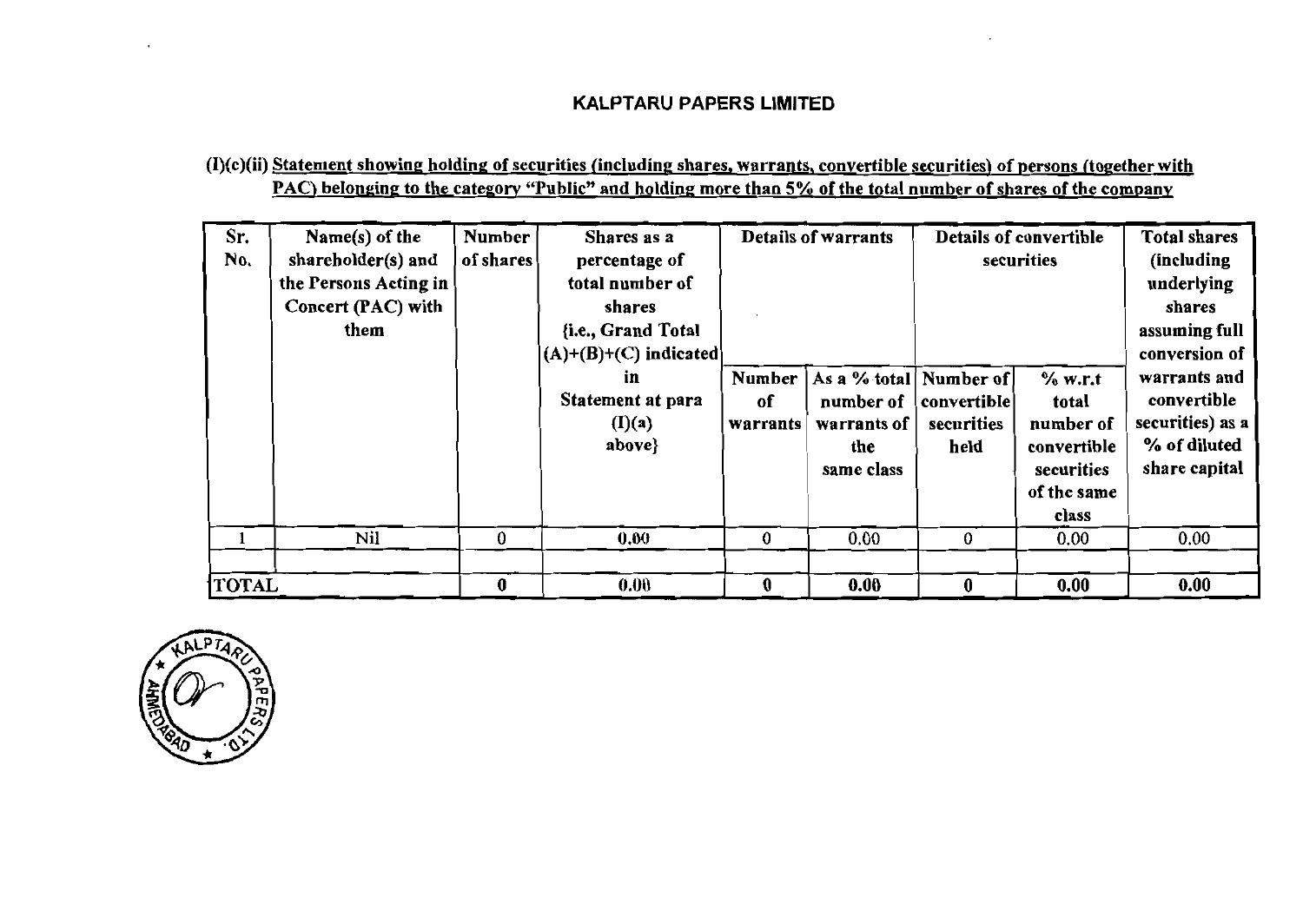| Sr.<br>No.   |     | Name of the shareholder Number of locked-in shares Locked-in shares as a percentage of total<br>number of shares {i.e., Grand Total<br>$(A)+(B)+(C)$ indicated in Statement at<br>$\vert$ para (I)(a) above} |
|--------------|-----|--------------------------------------------------------------------------------------------------------------------------------------------------------------------------------------------------------------|
|              | Nil | 0.00                                                                                                                                                                                                         |
|              |     |                                                                                                                                                                                                              |
| <b>TOTAL</b> |     | 0.00                                                                                                                                                                                                         |

(I)(d) Statement showing details of locked-in shares

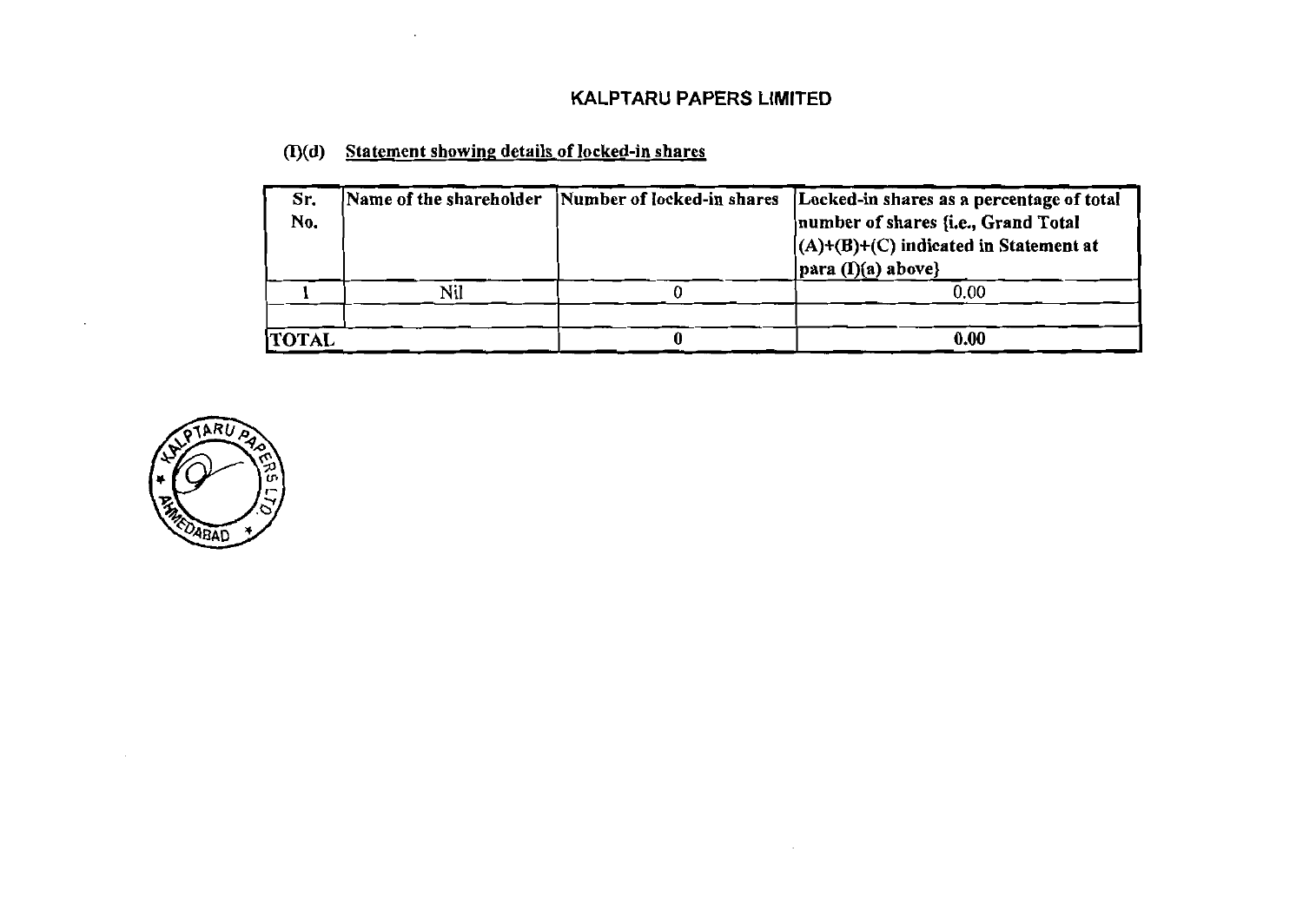(II)(a) Statement showing details of Depository Receipts (DRs)

| Sr.<br>No.   | Type of outstanding DR Number of outstanding Number of shares<br>$ $ (ADRs, GDRs, SDRs,<br>etc.) | DRs | DRs | Shares underlying outstanding DRs as a<br>underlying outstanding percentage of total number of shares<br>$\left  \{ i.e., Grand Total (A)+(B)+(C) indicated \} \right $<br>$\ln$ Statement at para (I)(a) above} |
|--------------|--------------------------------------------------------------------------------------------------|-----|-----|------------------------------------------------------------------------------------------------------------------------------------------------------------------------------------------------------------------|
|              | Nil                                                                                              |     |     | 0.00                                                                                                                                                                                                             |
| <b>TOTAL</b> |                                                                                                  |     |     | 0.00                                                                                                                                                                                                             |